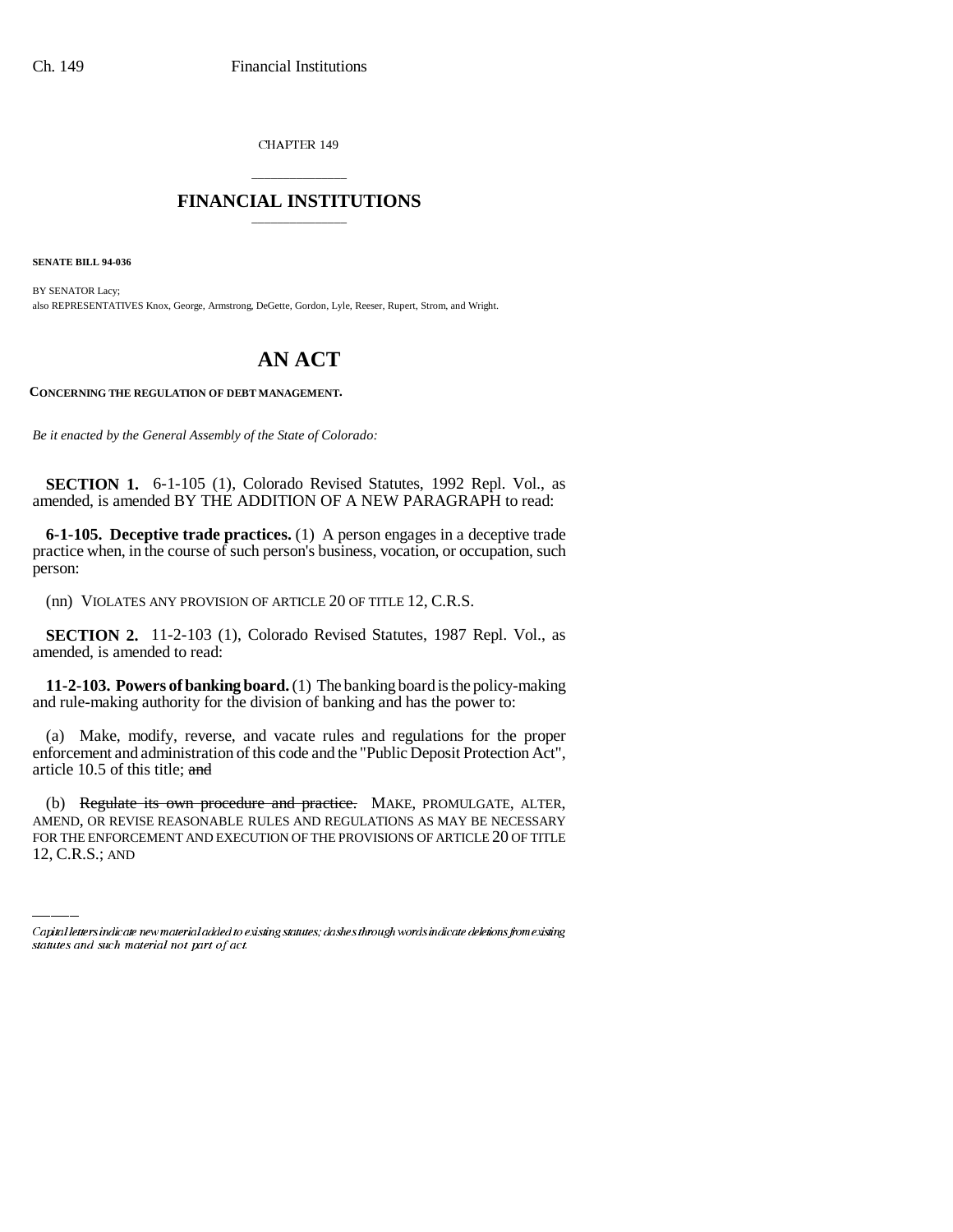(c) REGULATE PROCEDURE AND PRACTICE OF THE BANKING BOARD.

**SECTION 3.** 12-20-102 (3), (5), and (6), Colorado Revised Statutes, 1991 Repl. Vol., are amended to read:

**12-20-102. Definitions.** As used in this article, unless the context otherwise requires:

(3) "Debt management" means the planning and management of the financial affairs of a debtor for a fee and the receiving therefrom of money or evidences thereof for the purpose of distributing the same to his SUCH DEBTOR'S creditors in payment or partial payment of his SUCH DEBTOR'S obligations. THE BUSINESS OF DEBT MANAGEMENT IS CONDUCTED IN THIS STATE IF THE DEBT MANAGEMENT BUSINESS, ITS EMPLOYEES, OR ITS AGENTS ARE LOCATED IN THIS STATE OR IF THE DEBT MANAGEMENT BUSINESS SOLICITS OR CONTRACTS WITH DEBTORS LOCATED IN THIS STATE.

(5) "Licensee" means any individual, LIMITED LIABILITY COMPANY, partnership, unincorporated association, or corporation licensed under this article.

(6) "Office" means each location by street number, building number, city, and state where any person INDIVIDUAL, LIMITED LIABILITY COMPANY, PARTNERSHIP, UNINCORPORATED ASSOCIATION, OR CORPORATION engages in debt management. FOR PURPOSES OF THIS ARTICLE, BRANCH OFFICE IS INCLUDED IN THE DEFINITION OF "OFFICE".

**SECTION 4.** 12-20-103, Colorado Revised Statutes, 1991 Repl. Vol., as amended, is amended to read:

**12-20-103. Debt management - licensing of companies and individuals.** (1) No individual, LIMITED LIABILITY COMPANY, partnership, unincorporated association, or corporation shall engage in the business of debt management in this state, as defined in section 12-20-102, without a license therefor as provided for in this article; except that the following persons are not required to be licensed when engaged in the regular course of their respective businesses and professions:

(a) Attorneys-at-law;

(b) Banks and similar fiduciaries, as duly authorized and admitted to transact business in this state and performing credit and financial adjusting in the regular course of their principal business, or while performing an escrow function;

(c) Title insurers INSURANCE COMPANIES, TITLE INSURANCE AGENTS, and abstract companies while performing an escrow function;

(d) Employees of licensees under this article;

(e) Judicial officers or others acting under court orders;

(f) Nonprofit religious, fraternal, or cooperative organizations offering gratuitous debt management service.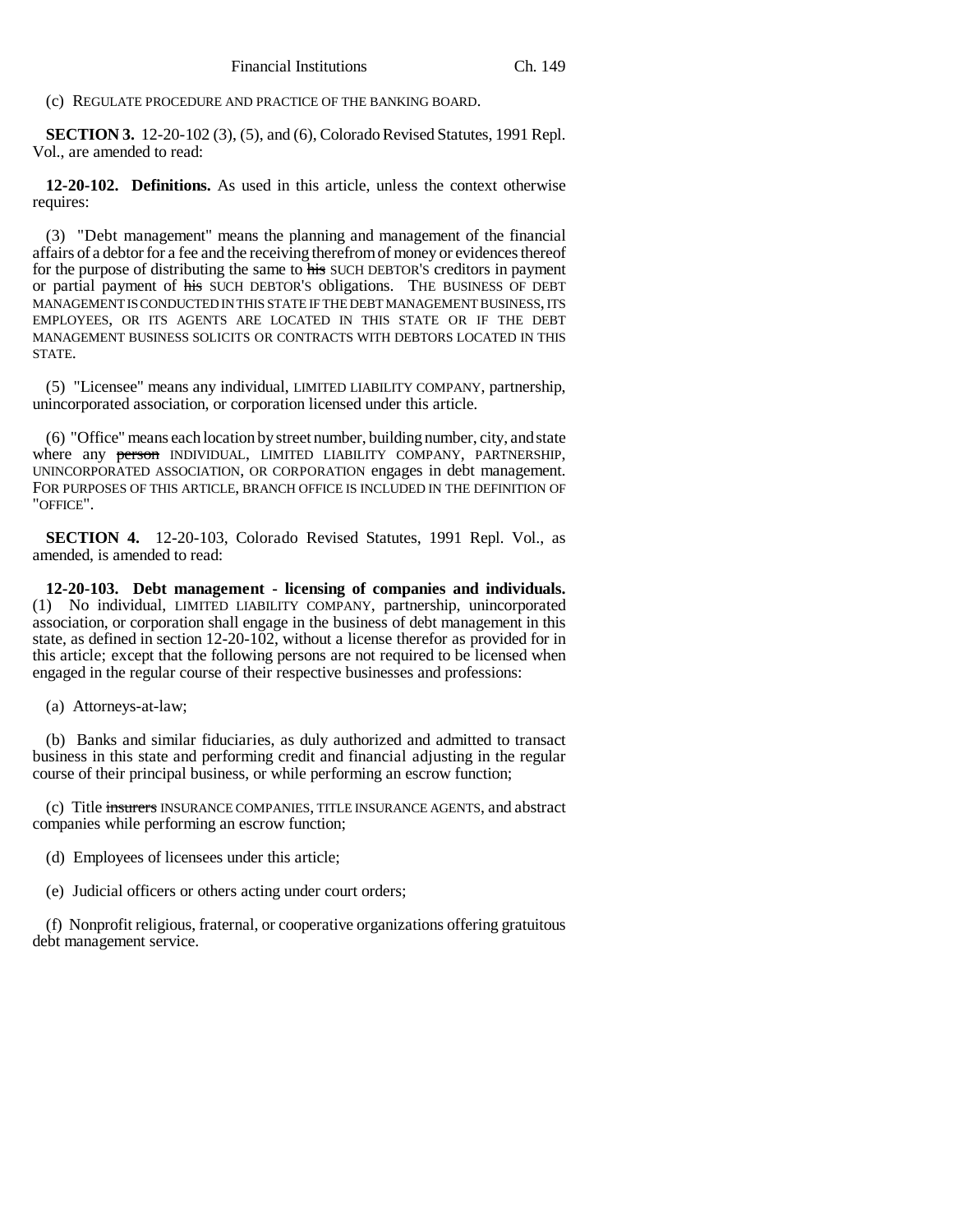#### Ch. 149 Financial Institutions

(1.5) ANY INDIVIDUAL, LIMITED LIABILITY COMPANY, PARTNERSHIP, UNINCORPORATED ASSOCIATION, OR CORPORATION CLAIMING AN EXEMPTION FROM LICENSURE PURSUANT TO SUBSECTION (1) OF THIS SECTION SHALL HAVE THE BURDEN OF PROVING SUCH EXEMPTION.

(2) The application for such license shall be in writing, under oath, and in the form prescribed by the banking board. The application shall contain the name of the applicant; date of incorporation, if incorporated; the address ANY OFFICE where the business is to be conducted and similar information as to INCLUDING any branch office of the applicant; the name and resident address of the owner or partners or, if a corporation or association, of the directors, trustees, and principal officers; and such other pertinent information as the banking board may require. If the applicant is a partnership, a copy of the certificate of assumed name or articles of partnership shall be filed with the application. If the applicant is a corporation, a copy of the articles of incorporation shall be filed with the application. IF THE APPLICANT IS A LIMITED LIABILITY COMPANY, A COPY OF THE ARTICLES OF ORGANIZATION SHALL BE FILED WITH THE APPLICATION.

(3) (a) Each application shall be accompanied by such evidence of a savings account, deposit, or certificate of deposit meeting the requirements of section 11-35-101, C.R.S., a surety bond running to the people of the state of Colorado, insurance, or other evidence of financial responsibility as the banking board by rule determines to be necessary and appropriate for the protection of debtors. The amount of the surety bond or the surety bond alternative meeting the requirements of section 11-35-101, C.R.S., shall not exceed twenty-five thousand dollars. The applicant shall attest to faithfully account for all moneys collected upon accounts entrusted to it and its employees and agents. No individual, LIMITED LIABILITY COMPANY, partnership, unincorporated association, or corporation shall engage in the business of debt management until it has complied with this subsection  $(3)$  and the rules of the banking board.

(b) DEBTOR FUNDS COLLECTED BY A LICENSEE INCLUDING THE SURETY BOND OR SURETY BOND ALTERNATIVE REQUIRED BY THIS SUBSECTION (3), EVEN IF COMMINGLED WITH OTHER ASSETS OF THE LICENSEE, SHALL BE DEEMED BY OPERATION OF LAW TO BE HELD IN TRUST FOR THE BENEFIT OF THE DEBTOR IN THE EVENT OF THE BANKRUPTCY OF THE LICENSEE.

(4) Each applicant shall furnish with his SUCH APPLICANT'S application a copy of the contract he SUCH APPLICANT proposes to use between himself THE APPLICANT and the debtor, which shall contain a schedule of fees to be charged the debtor for his THE services OF THE APPLICANT, which shall not exceed ten percent of the total debts to be adjusted, and shall be subject to the approval of the banking board.

(5) At the time of making such application, the applicant shall pay to the banking board A LICENSING FEE IN an amount set by the banking board pursuant to section 11-2-103 (11), C.R.S., as a license fee for each of his FOR THE LICENSING OF SUCH APPLICANT'S DEBT MANAGEMENT BUSINESS. ONE FEE SHALL COVER THE APPLICANT'S OFFICE AND ANY BRANCH offices LISTED ON SUCH APPLICATION. and an A SEPARATE investigation fee in an amount set by the banking board pursuant to section 11-2-103 (11), C.R.S., A separate application shall be made for each office maintained by the applicant. SHALL ALSO BE REQUIRED AND COLLECTED WHEN THE APPLICATION IS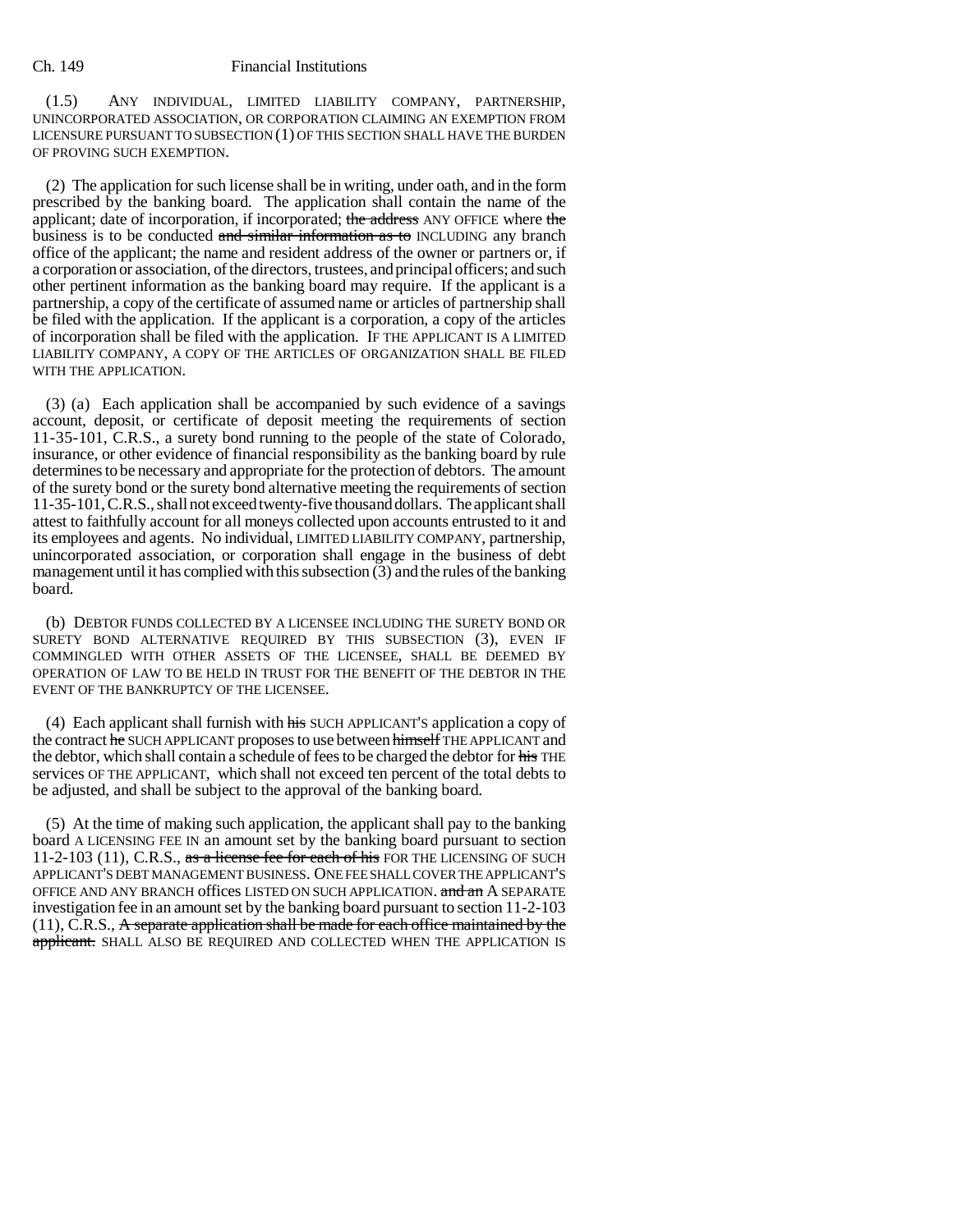### SUBMITTED.

**SECTION 5.** 12-20-106, Colorado Revised Statutes, 1991 Repl. Vol., as amended, is amended to read:

**12-20-106. License renewal.** Each licensee, on or before December first, may make application to the banking board for renewal of such licensee's license. The application shall be on the form prescribed by the banking board and shall be accompanied by a fee in an amount set by the banking board pursuant to section 11-2-103 (11), C.R.S., together with evidence of financial responsibility as in the case of an original application; except that the original application shall be accompanied by an additional fee in an amount set by the banking board pursuant to section 11-2-103 (11), C.R.S. A separate application shall be made for each office maintained by the applicant. AN APPLICATION FOR RENEWAL OF A LICENSE MADE BY A LICENSEE AND THE ACCOMPANYING FEE SHALL BE VALID FOR THE APPLICANT'S OFFICE AND ALL BRANCH OFFICES USED BY THE APPLICANT AS LISTED ON SUCH APPLICATION FOR RENEWAL. NO SEPARATE FEE OR APPLICATION SHALL BE REQUIRED FOR ANY BRANCH OFFICE LISTED ON THE RENEWAL APPLICATION FOR LICENSURE.

**SECTION 6.** 12-20-108, Colorado Revised Statutes, 1991 Repl. Vol., as amended, is amended to read:

**12-20-108. Duties of licensee.** (1) Each licensee who makes a written contract between himself SUCH LICENSEE and a debtor shall immediately furnish the debtor with a true copy of the contract. The contract shall set forth the complete list of the creditors holding such obligations, the total charges agreed upon for the services of the licensee, and the beginning and expiration date of the contract. No contract shall extend for a period longer than twenty-four SIXTY months.

(2) Each licensee shall maintain a separate bank account for the benefit of debtors in which all payments received from the debtor for the benefit of creditors shall be deposited and in which all payments shall remain until a remittance is made to either the debtor or the creditor. Every licensee shall keep, and use in his SUCH LICENSEE'S business, books, accounts, and records which will enable the commissioner to determine whether such licensee is complying with the provisions of this article and with the rules and regulations of the banking board. Every licensee shall preserve such books, accounts, and records for at least seven years after making the final entry on any transaction recorded therein.

(3) Each licensee shall keep complete and adequate records during the term of the contract and for a period of six years from the date of cancellation or completion of the contract with each debtor, which records shall contain complete information regarding the contract, extensions thereof, payments, disbursements, and charges and shall be open to inspection by the commissioner and his THE COMMISSIONER's duly appointed agents during normal business hours.

(4) Each licensee shall make remittances to creditors within one month after receipt of any funds, or such shorter period as may be provided under the schedule of repayment pursuant to section 12-20-107, less fees and costs.

(5) Each licensee shall, upon request, furnish the debtor a written statement of his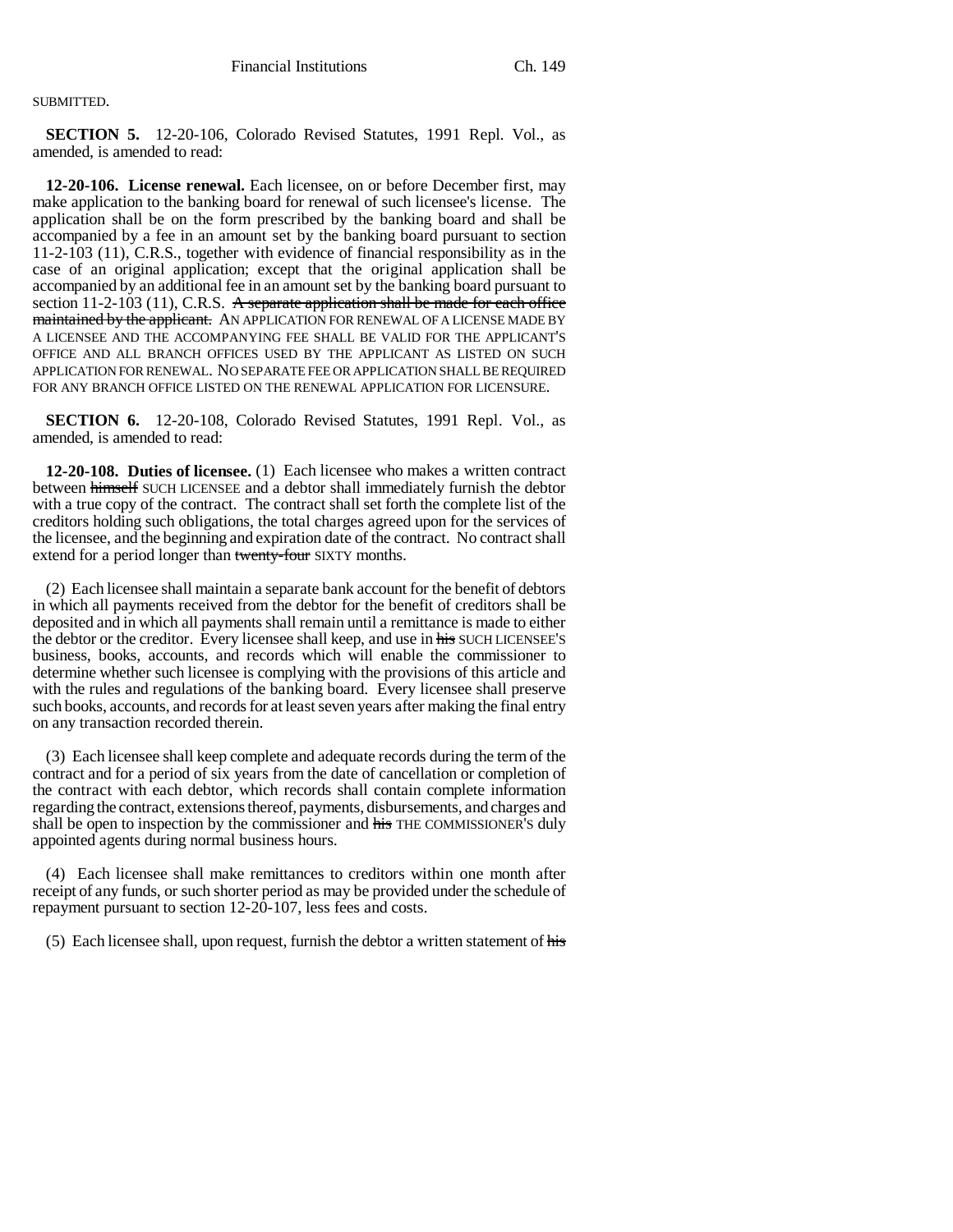#### Ch. 149 Financial Institutions

SUCH DEBTOR'S account each ninety days, or a verbal accounting at any time the debtor may request it during normal business hours.

(6) No licensee shall accept an account unless a written and thorough budget analysis indicates that the debtor can adequately meet the requirements determined by the budget analysis.

(7) In the event a compromise of a debt is arranged by the licensee with any one or more creditors, the debtor shall have the full benefit of such compromise.

**SECTION 7.** 12-20-109, Colorado Revised Statutes, 1991 Repl. Vol., is amended to read:

**12-20-109. Duties and power of commissioner.** (1) The commissioner may examine upon five days' notice given the licensee the condition and affairs of said ANY licensee AT SUCH TIMES AS ARE NECESSARY IN THE OPINION OF THE COMMISSIONER AS DIRECTED BY THE BANKING BOARD. In connection with any examination, the commissioner may examine, on oath, any licensee and any director, officer, employee, customer, creditor, or stockholder of a licensee concerning the affairs and business of the licensee. The commissioner shall ascertain whether the licensee transacts its business in the manner prescribed by law and the rules and regulations of the banking board issued thereunder. The licensee shall pay the cost of the examination as determined by the commissioner, which fee shall not exceed a sum per day of examination set by the banking board pursuant to section 11-2-103 (11), C.R.S. Failure to pay the examination fee within thirty days of receipt of demand from the commissioner shall automatically suspend the license until the fee is paid.

(2) In the investigation of alleged violations of this article, the BANKING board or the commissioner may compel the attendance of any person or the production of any books, accounts, records, and files used therein, and may examine under oath all persons in attendance pursuant thereto.

**SECTION 8.** 12-20-110 (1) (e) and (1) (f), Colorado Revised Statutes, 1991 Repl. Vol., are amended to read:

**12-20-110. Unlawful acts by licensee.** (1) It is unlawful and a violation of this article for the holder of any license issued under the terms and provisions of this article:

(e) To pay any bonus or other consideration to any individual, LIMITED LIABILITY COMPANY, partnership, unincorporated association, or corporation for the referral of a debtor to his SUCH LICENSEE'S business, or to accept or receive any bonus, commission, or other consideration for referring any debtor to any individual, LIMITED LIABILITY COMPANY, partnership, unincorporated association, or corporation for any reason;

(f) To advertise, his services display, distribute, broadcast, or televise or permit to be displayed, advertised, distributed, broadcast, or televised his SUCH LICENSEE'S services in any manner inconsistent with law;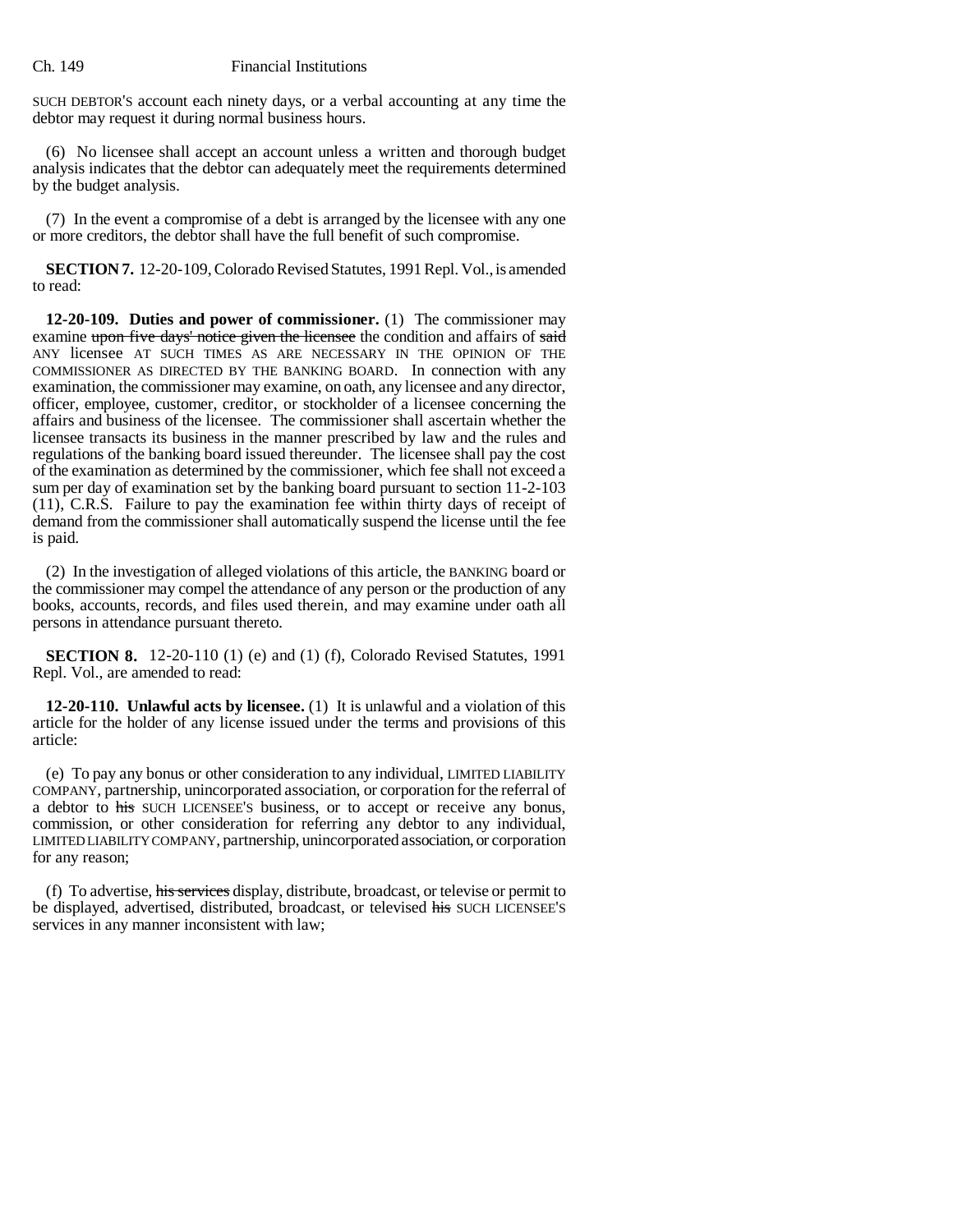**SECTION 9.** 12-20-112, Colorado Revised Statutes, 1991 Repl. Vol., is amended to read:

**12-20-112. Violation.** (1) It is unlawful for any individual, LIMITED LIABILITY COMPANY, partnership, unincorporated association, or corporation to engage in the business of debt management without first obtaining a license as required by this article. Any individual, LIMITED LIABILITY COMPANY, partnership, unincorporated association, corporation, or any other group of individuals, however organized, or any owner, partner, member, officer, director, employee, agent, or representative thereof who willfully or knowingly engages in the business of debt management without the license required by this article is guilty of a misdemeanor and, upon conviction thereof, shall be punished by a fine of not more than one thousand dollars for each violation, or by imprisonment in the county jail for not more than six months, or by both such fine and imprisonment.

(2) Any licensee who violates any provision of this article is guilty of a misdemeanor and, upon conviction thereof, shall be punished by a fine of not more than one thousand dollars for the first offense. Upon conviction of each subsequent offense, there may be assessed a fine of not more than one thousand dollars, or imprisonment in the county jail for a period of not more than one year, or both such fine and imprisonment.

**SECTION 10.** 12-20-113, Colorado Revised Statutes, 1991 Repl. Vol., is amended to read:

**12-20-113. Limitation of actions.** All actions FOR FRAUD, MISREPRESENTATION, CONCEALMENT, OR DECEIT BROUGHT in any of the courts of this state pursuant to this article shall be commenced within the time period prescribed in section 13-80-103, C.R.S. ALL OTHER CIVIL AND CRIMINAL ACTIONS SHALL BE BROUGHT WITHIN THE APPLICABLE STATUTES OF LIMITATIONS AS PROVIDED BY LAW.

**SECTION 11.** 12-20-114, Colorado Revised Statutes, 1991 Repl. Vol., is amended to read:

**12-20-114. Commissioner as agent for service of process.** (1) No licensee shall transact business until he SUCH LICENSEE has first appointed in writing the commissioner as agent of the licensee for service of process in this state. Service upon the commissioner, or, in the commissioner's absence, the deputy commissioner, is of the same legal force and validity as if served upon any licensee under this article.

(2) Whenever lawful process against any licensee is served upon the banking board or the commissioner, two copies shall be furnished, and the commissioner shall forthwith forward a copy of the process served, by registered mail, postpaid and directed to the licensee. For each service of process the sum of two dollars shall be collected which shall be paid by the plaintiff at the time of such service, the same to be recovered by him THE PLAINTIFF as part of the taxable costs if he SUCH PLAINTIFF prevails in the suit.

**SECTION 12.** 12-20-115, Colorado Revised Statutes, 1991 Repl. Vol., is amended to read: